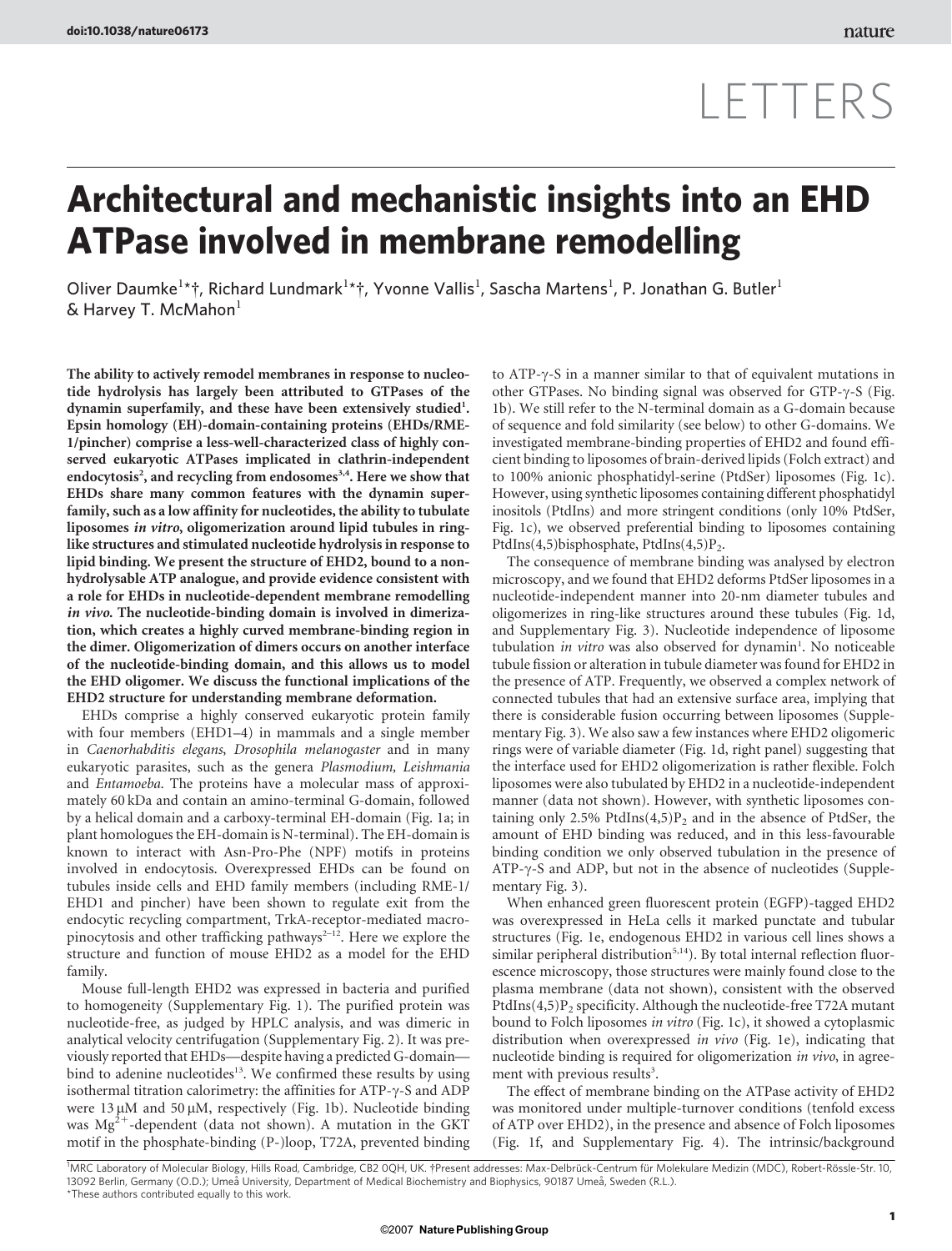ATPase activity is extremely slow  $(k_{obs} = 0.7 h^{-1})$  but is stimulated by liposome binding and can be maximally activated eightfold in the presence of saturating Folch or PtdSer liposomes ( $k_{\text{obs}} = 5.6 \text{ h}^{-1}$ ). In contrast to GBP1 (ref. 15), we did not observe hydrolysis to nucleoside mono-phosphate. GTP was not hydrolysed in the presence or absence of Folch liposomes, and the T72A mutant did not show membrane-stimulated ATPase activity. EHD2 displays a 600-fold slower stimulated nucleotide hydrolysis than dynamin, which hydrolyses GTP under our standard conditions (see Methods) with a  $k_{\text{cat}}$  of  $\approx$  1 s<sup>-1</sup>.

To obtain structural insights, we solved the crystal structure of EHD2 in the presence of the non-hydrolysable ATP analogue AMP-PNP (see Methods, Table 1 and Supplementary Table 1 for the statistics). The nucleotide-binding domain of EHD2 possesses a typical G-domain fold with a central  $\beta$ -sheet surrounded by  $\alpha$ -helices (Fig. 2a, b, and Supplementary Fig. 5). An AMP-PNP molecule occupies the canonical nucleotide-binding site. In comparison to the Ras-like G-domain, EHD2 contains an insertion of two additional b-strands in the switch I region, which are also present in the G-domain of dynamin<sup>16</sup> (Fig. 2b). Surprisingly, switch I and switch II are not well ordered in this dimeric protein (Fig. 2a). Residues 110–130, which are distal to switch I, are disordered and contain predicted EH-domain binding motifs, KPFxxxNPF. In agreement with our biochemical analysis, EHD2 crystallizes as a dimer, and the dimer axis corresponds to a crystallographic two-fold axis (Fig. 2a). Dimerization is mediated by a highly conserved, mostly hydrophobic interface of approximately  $2,100 \mathrm{\AA}^2$  in the G-domain (Supplementary Fig. 6). At the centre of the interface, the entirely conserved W238 in helix  $\alpha$ 6 is buried in a hydrophobic pocket, and mutations of this residue render the protein insoluble (data not shown). This novel interface is highly conserved among EHD family members and involves a different face of the G-domain to the dimer



#### Table 1 <sup>|</sup> X-ray refinement statistics

| Table T A-Tay Termement Statistics |                    |
|------------------------------------|--------------------|
| Resolution (Å)                     | $20 - 3.1$         |
| Number of reflections              | 12.091             |
| $R_{work}/R_{free}$ (%)            | 23.6/27.6          |
| Number of atoms                    |                    |
| Protein                            | 3,765              |
| Ligand/ion                         | 33                 |
| Water                              | 6                  |
| B-factors                          |                    |
| Protein                            | $61\mathrm{\AA}^2$ |
| Ligand/ion                         | 50 $\AA^2$         |
| Water                              | 51.5 $A^2$         |
| Root mean squared deviations       |                    |
| Bond lengths (A)                   | 0.019              |
| Bond angles $(°)$                  | 1.119              |

interfaces from the structurally characterized GBP1 and bacterial dynamin-like protein (BDLP) dimers<sup>15,17</sup>.

The helical domain is composed of helix  $\alpha$ 1 and  $\alpha$ 2 from the N-terminal region (residues 18–55, which follow disordered residues 1–18) and helices  $\alpha$ 8 to  $\alpha$ 12 (residues 285–400) following the G-domain (Fig. 2a,b). Helix  $\alpha$ 8 is the organizing scaffold against which most of the other helices fold. It also has extensive contacts with the G-domain. The dimeric G-domain, together with the helical region, adopts a scissor shape, in which the membrane is proposed to bind between the blades (see later). Following the middle domain, a 40-residue linker connects the helical domain with the C-terminal EH-domain (residues 443–543). The EH-domain of EHD2 is similar to the previously determined second EH-domain of Eps15 solved by NMR studies<sup>18,19</sup>, with a root mean squared deviation of 1.5 Å for the main-chain atoms (Fig. 2c). It is built of two closely packed perpendicular EF hands, which are connected by a short  $\beta$ -sheet. We included a  $Ca^{2+}$ -ion in the second EF hand, which is ligated by four oxygens from acidic side chains and one main-chain carbonyl oxygen

> Figure 1 <sup>|</sup> EHD2 shares common properties with the dynamin superfamily. a, Domain structure of EHD proteins (numbering from mouse EHD2 amino acids). b, EHD2 binds to adenine nucleotides, as determined by isothermal titration calorimetry. For clarity,  $\Delta \Delta H = \Delta H_n - \Delta H_1$  is plotted. c, Coomassiestained gels of liposome co-sedimentation assays in the presence of 1 mM ATP- $\gamma$ -S using 0.8- $\mu$ mfiltered Folch, 100% PtdSer or synthetic liposomes containing 10% of the indicated PtdIns (plus 70% Ptd choline, 10% PtdSer, 10% cholesterol). S, supernatant; P, pelleted fraction. d, Electron micrographs of negatively stained PtdSer liposomes in the absence (left panel) or presence (middle, right panels) of EHD2 and 1 mM ATP- $\gamma$ -S. The right panel shows an intermediate in the tubulation process, surrounded by EHD2 rings of variable diameter. e, Amino-terminally EGFP-tagged EHD2 wild type and the T72A mutant were overexpressed in HeLa cells. Confocal images were acquired close to the basal cell surface; the scale bar is  $10 \mu m$ . f, Nucleotide hydrolysis by EHD2 was measured by HPLC. Intrinsic reactions in absence of lipids are open symbols (mean  $\pm$  s.d.,  $n = 2$ ) and stimulated reactions are filled symbols (mean  $\pm$  s.d.,  $n = 3$ ). Whereas the intrinsic ATP reaction was eightfold-stimulated by Folch lipids (open versus filled circles), GTP hydrolysis was not stimulated (open versus filled triangles). The nucleotide-free T72A mutant did not show stimulation of ATP hydrolysis (open versus filled squares).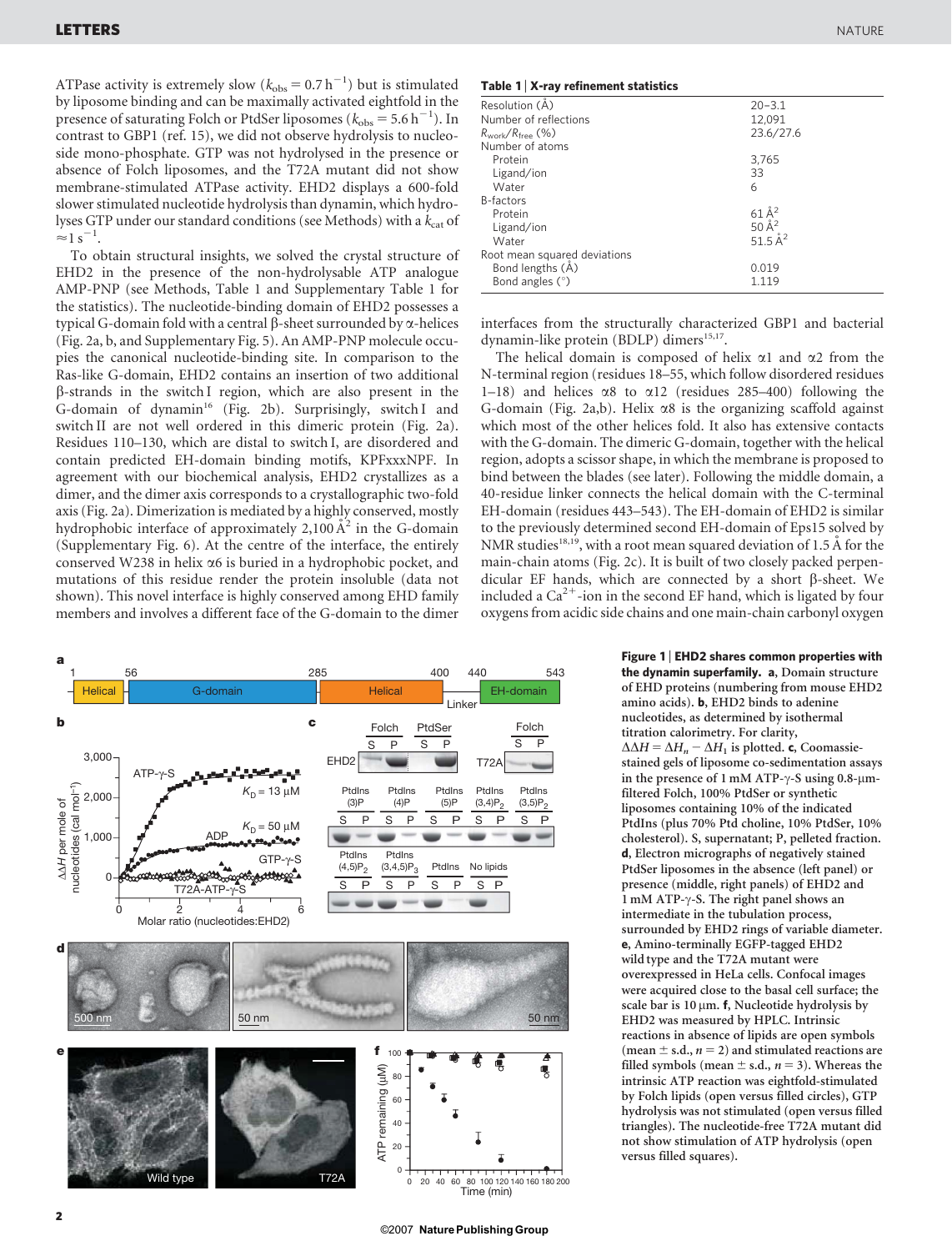(Supplementary Fig. 7a). The EH-domain is localized on top of the G-domain (the top-site position) with a buried interface of  $1,600 \, \text{\AA}^2$ . Eighteen disordered residues connecting the EH-domain to the helical domain mean that it is ambiguous which EH-domain connects to which helical domain. We assign the EH-domains to opposing monomers (red Elt-domain belongs to the red helical domain in Fig. 2a) because the last visible residue of the linker from the helical domain is closer to the opposite EH-domain (distance 29 A) than to the superjacent EH-domain (distance of  $34$  A), and, in this latter case, the linker would have to wind around the EH-domain and thus one would expect to see some parts of this in the structure (Fig. 2a). Unexpectedly, the peptide-binding sites of both EH-domains are occupied by a GPF motif (residues 420–422) from the linker region (Fig. 2a and c). The GPF motif adopts a similar conformation to an NPF-containing peptide bound to the EH2 domain of Eps15 (ref. 18), involving a tight turn with F422 projecting into a hydrophobic pocket that is lined by W490 at its base (Fig. 2c and Supplementary Fig. 7a). R536 in the C-terminal tail of the EH-domain points into the active site of the G-domain below and forms a hydrogen bond to D222 from the NKxD motif, which in other GTPases is responsible for specific recognition of the guanosine base (see Supplementary Fig. 8 for details). Furthermore, M223 sterically prevents binding of GTP, thus explaining the ATP specificity of EHD2.

To test if a polybasic stretch close to the tip of the helical domain was involved in lipid binding, we monitored lipid binding of K327D, K328D and also F322A (Fig. 3a). These mutants showed reduced liposome binding and ATPase activity in the presence of Folch liposomes (Fig. 3b, c). In vivo, F322A, and every lysine to aspartate mutation of K324, K327, K328, K329, led to a cytoplasmic distribution of the protein (Fig. 3d, and data not shown). Thus, the lipid interaction site of EHD2 is composed of two closely apposing lipid-binding sites in the dimer, leading to a highly curved membrane-binding interface (Fig. 3a, and Supplementary Fig. 9). Under stringent binding conditions, EHD2 indeed showed a binding preference for very small liposomes, consistent with this curvature, but only in the nucleotide-free form (Supplementary Fig. 9). In the nucleotide-bound form, EHD binding was not curvature-sensitive, and this is probably due to oligomer formation along an axis perpendicular to the high curvature (see below).

In EHD2, the phosphate groups of the AMP-PNP molecule are occluded from the exterior by a 'phosphate cap' that is formed by switch I and the P-loop, which would not allow the insertion of a catalytic residue in trans into the catalytic site (Supplementary Fig. 10). We searched for in cis catalytic residues and found that the switch I mutant T94A bound to ATP- $\gamma$ -S with nearly wild-type affinity and oligomerized around PtdSer liposomes, but did not show any membrane-stimulated ATPase activity (Fig. 3e). This is consistent with a catalytic function for T94. When overexpressed in HeLa cells, the T94A mutant labelled extensive tubular structures with essentially no punctate staining (compare wild type and T94A in Fig. 3d, f and g, and Supplementary Movies 1–4), suggesting that ATP hydrolysis is involved in the break-down of tubular structures in vivo. We previously observed severely inhibited GTP hydrolysis and an extensive tubulation phenotype (like that found with EHD2 T94A) with dynamin 1 when T65 in switch I was mutated to alanine<sup>20</sup>. We analysed another mutant in switch II, in which a glutamine was introduced close to the catalytic site. I157Q hydrolysed ATP faster than wild type, even in the absence of membranes and tubulated liposomes (Fig. 3e). When overexpressed in HeLa cells this protein labelled only very short tubules and puncta (Fig. 3f, g). Many of these puncta were highly mobile as determined by live-cell microscopy (Supplementary Movies 5, 6). Thus, there is a clear correlation between the measured ATP hydrolysis rates in vitro and the extent of tubule formation in vivo. The ATPase rates might be further stimulated in vivo, by binding partners or modifications. Altogether, these results are consistent with a role of EHD2 ATP hydrolysis in membrane remodelling and/or the scission of membranes in vivo.

A highly conserved surface patch encompasses switch I, switch II and the surrounding area of the EHD2 dimer (Fig. 4a). GBP1 and BDLP use this same interface, with the same relative orientation of the G-domains, for dimerization<sup>15,17</sup>. Thus, the EHD2 dimer may further oligomerize into the observed rings (Fig. 1d) using this second G-domain interface. This oligomerization probably leads to the ordering of residues in the switch regions, leading to increased nucleotide hydrolysis. Four single mutations of conserved surfaceexposed residues in this interface did not affect lipid binding or oligomerization on liposomes but greatly reduced the liposomestimulated ATPase reaction (Fig. 4b, Supplementary Fig. 11a). The most drastic mutant, K193D, was further tested in vivo and showed extensive tubulation, whereas the E91Q mutant, which had the mildest effect on the stimulated ATPase reaction, was indistinguishable from wild type in vivo (Supplementary Fig. 11b). These results are



Figure 2 | The structure of EHD2. a, Ribbon-type presentation of the EHD2 dimer (PDB code 2QPT). One molecule is coloured according to the secondary structure (helices in red,  $\beta$ -strands in green) and the other according to the domain structure (see Fig. 1a). GPF and NPF motifs are indicated. **b**, Topology plot of EHD2 (circles represent  $\alpha$ -helices, triangles represent β-strands). EHD2 has a dynamin-related switch I extension when

compared with the classical Ras-like G-domain (boxed) and the dynamin G-domain. c, Left panel, electrostatic surface representation of the EHD2 EH-domain (at neutral pH: red, negative; blue, positive). F422 is penetrating in the non-charged peptide-binding pocket. Right panel, close superposition of the EHD2 EH-domain (dark-green) with the second EH-domain of Eps15 (orange) bound to an NPF-containing peptide (PDB code 1FF1)<sup>19</sup>.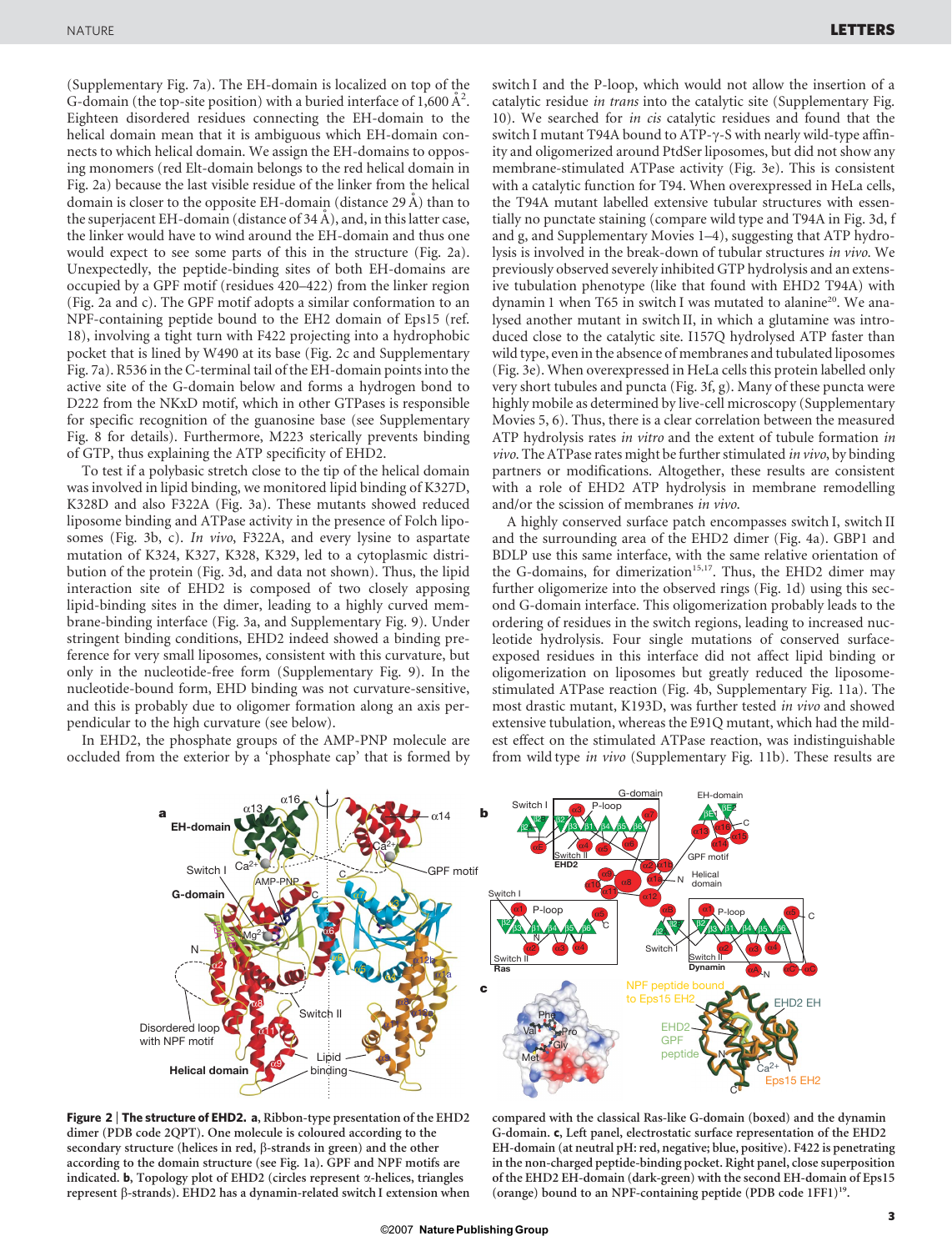

Figure 3 <sup>|</sup> Membrane binding and the role of ATP hydrolysis. a, Putative membrane-binding site with residues tested for membrane binding in balland-stick representation. The highly curved membrane interaction site of EHD2 is indicated. b, Sedimentation assays in the presence (upper panel) and absence (lower panel) of Folch liposomes using wild-type EHD2 and mutants, as in Fig. 1c. c, Nucleotide hydrolysis of lipid binding mutants as described in Fig. 1f. The wild-type protein had a  $k_{\text{obs}}$  of 1.6 h<sup>-1</sup> (open circles, intrinsic; filled circles, lipid stimulated). The F322A mutant (open versus filled inverted triangles) showed a 40% decrease in the stimulated ATPase reaction  $(k_{\text{obs}} = 3.0 \,\text{h}^{-1})$ , and the K328D mutant (open versus filled triangles) showed a 75% reduced rate  $(k_{obs} = 1.6 h^{-1})$ , whereas for the

K327D mutant (open versus filled diamonds) stimulation was barely visible. d, EGFP-tagged F322A mutant showed a completely cytoplasmic distribution when overexpressed in HeLa cells. Scale bar, 10 µm. e, Affinity to ATP- $\gamma$ -S was measured as in Fig. 1b. Nucleotide hydrolysis was measured as described in Fig. 1f (values represent mean  $\pm$  s.e.m.;  $n = 2$ , intrinsic;  $n = 3$ , stimulated reactions). In vitro tubulation activity of PtdSer liposomes was analysed as described in Fig. 1d. f, Confocal images of HeLa cells overexpressing the indicated mutants. Scale bar,  $10 \mu m$ . g, Quantification of the overexpression phenotypes from Fig. 3f. For each construct, three independent experiments with  $\approx$  50 cells per experiment were analysed.



Figure 4 | The EHD2 oligomer. a, Surface conservation plot of the EHD2 dimer (in the same orientation as in Fig. 2a, using the alignment in Supplementary Fig. 5) with conserved residues in purple and non-conserved residues in cyan. Conserved surface-exposed residues mutated in the following experiments are indicated. The relative orientation of the dimers in Fig. 4c is also indicated by arrows. b, Nucleotide hydrolysis (as in Fig. 1f) for mutants in the proposed oligomerization interface. Note that mutant R167E (in switch II) showed an increased basal ATPase activity, which was not further stimulated by Folch liposomes. Tubulation of PtdSer liposomes was assayed by negativestain electron microscopy as in Fig. 1d. c, Model of the EHD2 oligomer. Upper

panel, top view of the proposed oligomer, limited to four EHD2 dimers, in which the two-fold axis of the dimers is indicated by the black oval. Only the blue–cyan dimer hasits EH-domainsincluded so that the proposed movement of the EH-domains from the top-site linker to the side-site of the G-domain can be better visualized (see arrows for movements). The AMP-PNP molecules face each other in a head-to-head fashion diagonally across each dimer interface (see dotted box), as seen in the GBP1 and BDLP dimers. Lower panel, sideward view of the proposed oligomer; the membrane-binding sites are facing all in the same direction towards the putative membrane interface. Movies are available at<http://www.endocytosis.org/EHDs/>.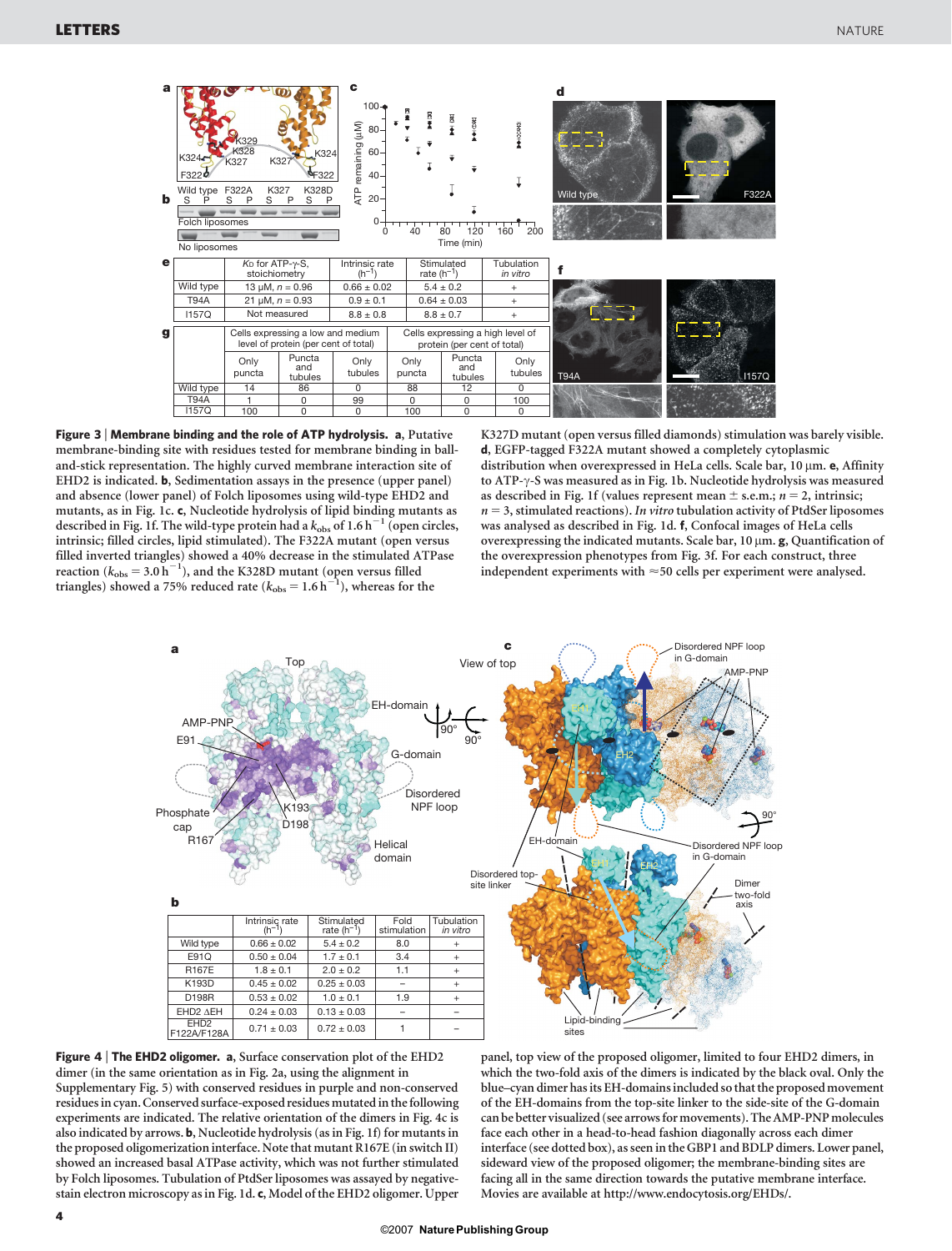consistent with this interface being involved in oligomerizationdependent reorientation of residues responsible for ATP hydrolysis. Using the dimeric GBP1 $\bullet$ GDP $\bullet$ AlF<sub>3</sub> G-domain structure<sup>15</sup> as a template and taking into account the observed 20-nm ring of the EHD2 coat (Fig. 1d), we predicted the arrangement of the EHD2 dimers within the oligomer, in which the nucleotides of two opposing EHD monomers are facing each other in a head-to-head fashion (see Methods and Fig. 4c). The predicted oligomer has a compact structure with a high degree of shape-complementarity between the oligomerizing dimers (Supplementary coordinates). Furthermore, the membrane-binding sites are pointing in the same direction towards the putative membrane interface (Fig. 4c, Supplementary Fig. 12a), and the thickness of the oligomeric ring agrees well with the thickness of the rings observed by electron microscopy ( $\approx$ 10 nm, Fig. 1d). In the predicted oligomer, the highly curved membrane interface of the EHD2 dimer is oriented perpendicular to the direction of the tubule curvature (Supplementary Fig. 12b, c). Furthermore, the disordered surface loop at the side of the G-domain containing the two conserved PF motifs (NPF and KPF) comes into the vicinity of the EH-domain linker (Fig. 4c and Supplementary Fig. 7b). Thus, we speculated that the EH-domain might switch position from the observed top site in the dimer in solution to the side-site position of the opposing dimer, during oligomerization (Fig. 4c). Interestingly, only a side-site NPF peptide, and not the top-site GPF peptide, bound with a measurable affinity ( $\approx$ 130  $\mu$ M) to the isolated EH-domain of EHD2 (Supplementary Fig. 7c). Furthermore, in agreement with our prediction we observed that a deletion mutant of the EH-domain ( $\Delta$ EH) or a double mutant of the two side-site xPF motifs (F122A/F128A) did not show any membrane-stimulated ATPase activity (Fig. 4b), and we did not find any regular oligomers on liposomes in electron microscopy studies for these mutants (see Supplementary Fig. 7 for further discussion).

On the basis of the conservation of structural and mechanistic elements we propose to expand the dynamin superfamily to include other multidomain large G-domain proteins such as EHDs and BDLPs. The structure outlined above, the architecture of the membrane interaction site and the proposed oligomer provide a framework to understand membrane remodelling for the EHD family, and perhaps for dynamin superfamily members. The EHD2 dimer interacts with membranes via ionic interactions mediated by a highly curved interface and we predict that this interaction results in the insertions of V321 and F322 into the hydrophobic phase of the lipid bilayer. Both the curved interface and the hydrophobic residue insertions (see synaptotagmin<sup>21</sup>) will result in the bending of the membrane towards the EHD2 dimer (buckling). The membrane curvature imposed by our proposed oligomer would be perpendicular to the curvature imposed by the concave membrane-binding face of the EHD2 dimer (Supplementary Fig. 12b). This would cause considerable curvature stress in the lipid bilayer and would thus facilitate the lipid rearrangement required for the formation of intermediate stages towards membrane fission/fusion<sup>22</sup>. Finally we observe that nucleotide hydrolysis is most probably leading to membrane scission in vivo, and thus we would argue that conformational changes induced by nucleotide hydrolysis are transmitted through helix 8 to the membrane-binding interface leading to further membrane destabilization.

#### METHODS SUMMARY

Isothermal titration calorimetry measurements were performed at  $10\,^{\circ}\mathrm{C}$  in 20 mM HEPES (pH 7.5), 300 mM NaCl, 2 mM MgCl<sub>2</sub>. Liposome binding assays were performed using  $0.33$  mg ml<sup> $^{-1}$ </sup> of 0.8-µm-filtered liposomes as described previously [\(www.endocytosis.org](www.endocytosis.org)). For electron microscopic studies, 2.5 µM EHD2 in 20 mM HEPES (pH 7.5), 150 mM NaCl, 1 mM  $MgCl<sub>2</sub>$  was incubated for 15 min at 25 °C in the presence of 1 mM nucleotide and 0.05 mg ml<sup>-1</sup> (final concentration) of the indicated 0.8-um-filtered liposomes. Samples were spotted on carbon-coated copper grids (Canemco and Marivac) and negatively stained with 2% uranyl acetate.

Full Methods and any associated references are available in the online version of the paper at<www.nature.com/nature>.

Received 21 June; accepted 15 August 2007. Published online 3 October 2007.

- 1. Praefcke, G. J. & McMahon, H. T. The dynamin superfamily: universal membrane tubulation and fission molecules? Nature Rev. Mol. Cell Biol. 5, 133–147 (2004).
- 2. Shao, Y. et al. Pincher, a pinocytic chaperone for nerve growth factor/TrkA signaling endosomes. J. Cell Biol. 157, 679–691 (2002).
- 3. Grant, B. et al. Evidence that RME-1, a conserved C. elegans EH-domain protein, functions in endocytic recycling. Nature Cell Biol. 3, 573–579 (2001).
- 4. Caplan, S. et al. A tubular EHD1-containing compartment involved in the recycling of major histocompatibility complex class I molecules to the plasma membrane. EMBO J. 21, 2557–2567 (2002).
- 5. Blume, J. J., Halbach, A., Behrendt, D., Paulsson, M. & Plomann, M. EHD proteins are associated with tubular and vesicular compartments and interact with specific phospholipids. Exp. Cell Res. 313, 219–231 (2007).
- George, M. et al. Shared as well as distinct roles of EHD proteins revealed by biochemical and functional comparisons in mammalian cells and C. elegans. BMC Cell Biol. 8, 3 (2007).
- 7. Jovic, M., Naslavsky, N., Rapaport, D., Horowitz, M. & Caplan, S. EHD1 regulates  $\beta$ 1 integrin endosomal transport: effects on focal adhesions, cell spreading and migration. J. Cell Sci. 120, 802–814 (2007).
- 8. Lin, S. X., Grant, B., Hirsh, D. & Maxfield, F. R. Rme-1 regulates the distribution and function of the endocytic recycling compartment in mammalian cells. Nature Cell Biol. 3, 567–572 (2001).
- Park, S. Y. et al. EHD2 interacts with the insulin-responsive glucose transporter (GLUT4) in rat adipocytes and may participate in insulin-induced GLUT4 recruitment. Biochemistry 43, 7552–7562 (2004).
- 10. Rotem-Yehudar, R., Galperin, E. & Horowitz, M. Association of insulin-like growth factor 1 receptor with EHD1 and SNAP29. J. Biol. Chem. 276, 33054–33060 (2001).
- 11. Valdez, G. et al. Pincher-mediated macroendocytosis underlies retrograde signaling by neurotrophin receptors. J. Neurosci. 25, 5236–5247 (2005).
- 12. Braun, A. et al. EHD proteins associate with syndapin I and II and such interactions play a crucial role in endosomal recycling. Mol. Biol. Cell 16, 3642–3658 (2005).
- 13. Lee, D. W. et al. ATP binding regulates oligomerization and endosome association of RME-1 family proteins. J. Biol. Chem. 280, 17213–17220 (2005).
- 14. Guilherme, A. et al. EHD2 and the novel EH domain binding protein EHBP1 couple endocytosis to the actin cytoskeleton. J. Biol. Chem. 279, 10593–10605 (2004).
- 15. Ghosh, A., Praefcke, G. J., Renault, L., Wittinghofer, A. & Herrmann, C. How guanylate-binding proteins achieve assembly-stimulated processive cleavage of GTP to GMP. Nature 440, 101–104 (2006).
- Reubold, T. F. et al. Crystal structure of the GTPase domain of rat dynamin 1. Proc. Natl Acad. Sci. USA 102, 13093–13098 (2005).
- 17. Low, H. H. & Lowe, J. A bacterial dynamin-like protein. Nature 444, 766–769  $(2006)$
- 18. de Beer, T., Carter, R. E., Lobel-Rice, K. E., Sorkin, A. & Overduin, M. Structure and Asn-Pro-Phe binding pocket of the Eps15 homology domain. Science 281, 1357–1360 (1998).
- 19. de Beer, T. et al. Molecular mechanism of NPF recognition by EH domains. Nature Struct. Biol. 7, 1018–1022 (2000).
- 20. Marks, B. et al. GTPase activity of dynamin and resulting conformation change are essential for endocytosis. Nature 410, 231–235 (2001).
- 21. Martens, S., Kozlov, M. M. & McMahon, H. T. How synaptotagmin promotes membrane fusion. Science 316, 1205–1208 (2007).
- 22. Zimmerberg, J. & Kozlov, M. M. How proteins produce cellular membrane curvature. Nature Rev. Mol. Cell Biol. 7, 9–19 (2006).

Supplementary Information is linked to the online version of the paper at <www.nature.com/nature>.

Acknowledgements Long-term fellowships supported O.D. (The International Human Frontier Science Program Organization), R.L. (Swedish Research Council) and S.M. (EMBO). We thank M. Plomann for providing the complementary DNAs for mammalian EHDs, and the ESRF beam staff in Grenoble for their support. The authors declare no competing financial interests.

Author Information The atomic coordinates of mouse EHD2 have been deposited in the Protein Data Bank (PDB) with the accession number 2QPT. Reprints and permissions information is available at [www.nature.com/reprints.](www.nature.com/reprints) The authors declare no competing financial interests. Correspondence and requests for materials should be addressed to H.T.McM. [\(hmm@mrc-lmb.cam.ac.uk\)](mailto:hmm@mrcmb.cam.ac.uk) or O.D. [\(oliver.daumke@mdc-berlin.de\).](mailto:oliver.daumke@mdcerlin.de)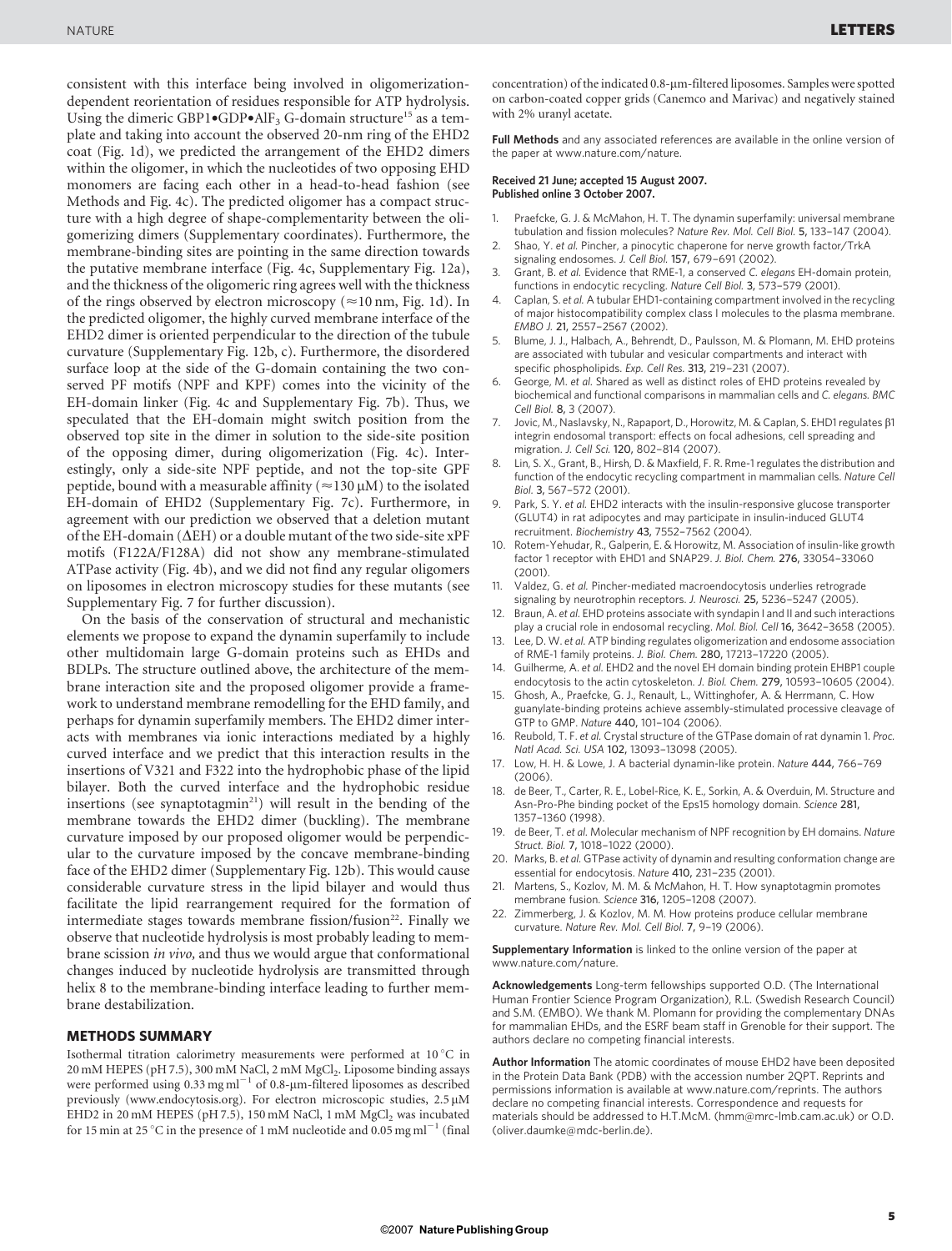### METHODS

Protein expression and structure determination. Mouse EHD2 full-length protein, the  $\Delta$ EH-domain construct (amino acids 1–404) and all mutants were expressed as N-terminal His-fusions followed by a PreScission cleavage site in Escherichia coli BL21 DE3 Rosetta (Novagen) from a modified pET28 vector. Bacterial cultures in TB medium were induced at a  $OD_{600}$  of 0.2 with 40  $\mu$ M IPTG, and grown overnight at 18 °C. Bacteria were lysed in 50 mM HEPES (pH 7.5),  $400 \text{ mM}$  NaCl,  $25 \text{ mM}$  imidazole,  $2.5 \text{ mM}$   $\beta$ -mercaptoethanol, 500 mM Pefablock SC (Boehringer Ingelheim) using an Emulsiflex homogenizer (Avestin). After centrifugation at 100,000g for 45 min at 4  $\degree$ C, the soluble extract was applied to a NiNTA-column (Qiagen) equilibrated with lysis buffer. The column was extensively washed with 20 mM HEPES (pH 7.5), 700 mM NaCl, 30 mM imidazole, 2.5 mM b-mercaptoethanol, 1 mM ATP, 10 mM KCl, and shortly with 20 mM HEPES (pH 7.5), 300 mM NaCl, 25 mM imidazole,  $2.5 \text{ mM } \beta$ -mercaptoethanol. Bound protein was eluted with  $20 \text{ mM }$  HEPES (pH 7.5), 300 mM NaCl, 100 mM imidazole, 2.5 mM  $\beta$ -mercaptoethanol, and dialysed overnight at 4 °C against 20 mM HEPES (pH 7.5), 300 mM NaCl,  $2.5 \text{ mM } \beta$ -mercaptoethanol in the presence of  $250 \mu$ g PreScission protease to cleave the His-tag. The protein was re-applied to a NiNTA column to which it bound under these buffer conditions in the absence of the His-tag. The column was extensively washed with 20 mM HEPES, 300 mM NaCl, 2.5 mM b-mercaptoethanol, and the protein finally eluted with 20 mM HEPES, 300 mM NaCl, 2.5 mM b-mercaptoethanol, 25 mM imidazole, concentrated and further purified using a Sephadex200 size-exclusion column (two consecutive runs for proteins used for the ATPase assays). Typical yields were 4 mg of purified EHD2/1 bacterial culture. At 300 mM NaCl, we could concentrate the protein to 40 mg m $l^{-1}$ , but at lower salt concentration we observed some precipitation at this protein concentration. The protein was partially stabilized by  $1 \text{ mM } MgCl<sub>2</sub>$ .

ATPase assays. Multiple turnover ATPase assays were performed in 20 mM HEPES (pH 7.5), 135 mM NaCl, 15 mM KCl, 1 mM  $MgCl<sub>2</sub>$  at 30 °C with  $10 \mu$ M EHD2 (or mutants) as enzyme and  $100 \mu$ M ATP as substrate, in the absence or presence of  $1 \text{ mg ml}^{-1}$  sonicated Folch (Sigma-Aldrich) liposomes, with an average diameter of 135 nm, as determined by dynamic light scattering. Reactions were started by the addition of the protein to the final reaction mix and nucleotide hydrolysis was followed using standard HPLC measurement<sup>23</sup>. Initial rates were determined by applying a linear fit to data points up to 40% nucleotide hydrolysis. For the dynamin reaction, 1  $\mu$ M of protein with 1 mM of GTP as substrate has been used.

Crystallization and structure determination. For crystallization, a selenomethionine-substituted point mutant Q410A was prepared, as described<sup>24</sup>. This mutant showed identical biochemical properties as the wildtype protein but displayed less degradation in the linker region when incubated over longer periods of time. The protein was concentrated to  $40 \text{ mg} \text{ ml}^{-1}$  and supplemented with 4 mM MgCl<sub>2</sub>, 2 mM AMP-PNP (Sigma-Aldrich; both final concentrations). The hanging-drop vapour-diffusion method was used for crystallization. Protein solution  $(2 \mu l)$  was mixed with an equal volume of reservoir solution containing 3% PEG2000 MME, 50 mM MES (pH 6.4), 4 mM MgCl<sub>2</sub>. Crystals appeared after one week at 4 °C and had dimensions of  $\approx$  0.2  $\times$  0.2  $\times$ 0.05 mm<sup>3</sup>. For flash-freezing in liquid nitrogen, they were first transferred for 10 s into 50 mM MES (pH 6.4), 75 mM NaCl, 4 mM MgCl<sub>2</sub>, 2 mM AMP-PNP, 14% MPD before incubation in the final cryo-solution containing 50 mM MES (pH 6.4), 75 mM NaCl, 4 mM MgCl<sub>2</sub>, 2 mM AMP-PNP, 27% MPD. No crystals were obtained in the presence of ADP or in nucleotide-free conditions.

One data set at the selenium peak wavelength was collected from a single crystal at the ESRF beamline ID14-EH4 (see Supplementary Table 1) and processed and scaled using the Xds program suite25. Crystals belonged to the monoclinic crystal system and contained one molecule in the asymmetric unit. Thirteen out of sixteen selenium atoms were found from SHELXD<sup>26</sup> using the anomalous signal of the data set. Selenium sites were refined and initial phases were calculated using the program SHARP<sup>27</sup>. In the resulting electron density, the main chain was clearly traceable, and an initial model could be built using the XtalView package<sup>28</sup>. The model was refined using Refmac5 (ref. 29) with 3 TLS groups (Table 1). The asymmetric unit contains 477 amino acids, one AMP-PNP, one magnesium, one calcium and five water molecules and has an excellent geometry with all residues in the favoured and most favoured region of the Ramachandran plot as judged by the program Procheck<sup>30</sup>. Ribbon plots were prepared using the program Molscript<sup>31</sup> and rendered with Raster3D<sup>32</sup>. Surface conservation plots were prepared using the ConSurf server<sup>33</sup> and Ccp4 molecular graphics<sup>34</sup>. Electron potential maps were generated using Ccp4 molecular graphics. All other surface representations were prepared using Pymol<sup>35</sup>. To predict the arrangement of the EHD2 dimer in the oligomer, two EHD2 dimers were superimposed with one of the two monomers of the GBP1.GDP.AlF<sub>3</sub>-dimer (PDB code 2B92) using Swisspdb viewer<sup>36</sup>. The EHD2 dimers were manually realigned to avoid amino acid clashes such that the two-fold axis between the oligomerizing EHD2 monomers was maintained. A high degree of shape complementarity between the EHD2 dimers in the resulting tetramer supported this approach (Supplementary Fig. 11). Furthermore, the lipid-binding sites of both EHD2 dimers are expected to contact the membrane, and this restraint is fulfilled in the tetramer. To obtain a 20 nm ring, an  $18^\circ$  tilt was introduced between the dimers. We refrained from energy-minimising of this structure because major conformational changes in the interface are expected to take place on oligomerization (ordering of switch I and switch II) and the resolution of the structure is not appropriate for an accurate prediction. The programs Superpose and Pdbset from Ccp4 (ref. 37) were used to generate the oligomer from the tetramer. PDB coordinates of the proposed oligomer are found in the Supplementary Materials. Additional movies of the EHD structure will be posted on [http://](http://www.endocytosis.org/EHDs/) [www.endocytosis.org/EHDs/.](http://www.endocytosis.org/EHDs/)

Ultracentrifugation. Sedimentation velocity experiments were performed in a Beckman Optima XLA ultracentrifuge, using an An-60Ti rotor. Centrifugation was at 50,000 revolutions  $min^{-1}$  and 5 °C at an EHD2 concentration of 15  $\mu$ M, with scans as fast as possible ( $\sim$ 1.5 min intervals). The data were analysed using  $DCDT + v.2$  (refs 38, 39), with the partial specific volume for the protein (from the amino acid composition) and solvent density and viscosity calculated using Sednterp<sup>40</sup>. Selected scans (at equal,  $\sim$  15 min intervals), of  $g(s_{20w})$  (the amount of material sedimenting between  $s_{20,w}$  and  $s_{20,w}+\delta s$ ) and also the residuals for fitting the data with DCDT+, were plotted with the program Profit v.5.6.7 (Quantum soft).

Cell biology. Amino-terminal EGFP-tagged EHD2 and all mutants were overexpressed in HeLa cells from the pEGFP-C3 vector (Clontech). HeLa cells were grown in DMEM containing 10% fetal bovine serum and transfected using Genejuice (Novagen) for transient protein expression. Twenty four hours after transfection, cells were fixed for 20 min at 37  $^{\circ}$ C in 3.2% paraformaldehyde and mounted. All confocal images were taken sequentially using a BioRad Radiance system and LaserSharp software (Biorad). For real-time microscopy, transfected cells on glass-bottom Petri dishes (WillCo Wells BV) were washed with 25 mM HEPES (pH 7.5), 125 mM NaCl, 5 mM KCl, 10 mM D-glucose, 1 mM MgCl<sub>2</sub>, 2 mM CaCl<sub>2</sub>, and epifluorescence images were taken using an Olympus IX70 microscope (Southhall) and Argon laser (Melles Griot) with a Princeton instruments (Trenton)-cooled I-PentaMAX camera with MetaMorph software (Universal imaging).

- 23. Lenzen, C., Cool, R. H. & Wittinghofer, A. Analysis of intrinsic and CDC25 stimulated guanine nucleotide exchange of p21ras-nucleotide complexes by fluorescence measurements. Methods Enzymol. 255, 95–109 (1995).
- 24. Van Duyne, G. D., Standaert, R. F., Karplus, P. A., Schreiber, S. L. & Clardy, J. Atomic structures of the human immunophilin FKBP-12 complexes with FK506 and rapamycin. J. Mol. Biol. 229, 105–124 (1993).
- 25. Kabsch, W. Automatic processing of rotation diffraction data from crystals of initially unknown symmetry and cell vonstants. J. of Appl. Crystallogr. 26, 795-800 (1993).
- 26. Sheldrick, G. M. & Schneider, T. R. SHELXL: High-resolution refinement. Methods Enzymol. 277, 319–343 (1997).
- 27. de la Fortelle, E. & Bricogne, G. in Methods in Enzymology (eds Carter, C. W. Jr & Sweet, R. M.) 472–494 (1997).
- 28. McRee, D. E. XtalView/Xfit—A versatile program for manipulating atomic coordinates and electron density. J. Struct. Biol. 125, 156–65 (1999).
- 29. Murshudov, G. N., Vagin, A. A. & Dodson, E. J. Refinement of macromolecular structures by the maximum-likelihood method. Acta Crystallogr. D 53, 240 (1997).
- 30. Laskowski, R. A., Macarthur, M. W., Moss, D. S. & Thornton, J. M. Procheck—a program to check the stereochemical quality of protein structures. J. Appl. Crystallogr. 26, 283–291 (1993).
- 31. Kraulis, P. J. Molscript—a program to produce both detailed and schematic plots of protein structures. J. Appl. Crystallogr. 24, 946–950 (1991).
- 32. Merritt, E. A. & Murphy, M. E. Raster3D Version 2.0. A program for photorealistic molecular graphics. Acta Crystallogr. D 50, 869–73 (1994).
- Landau, M. et al. ConSurf 2005: the projection of evolutionary conservation scores of residues on protein structures. Nucleic Acids Res. 33, W299–W302 (2005).
- 34. Potterton, E., McNicholas, S., Krissinel, E., Cowtan, K. & Noble, M. The CCP4 molecular graphics project. Acta Crystallogr. D 58, 1955–1957 (2002).
- DeLano, W. L. The PyMOL Molecular Graphics System (DeLano Scientific, Palo Alto, California, USA, 2002).
- 36. Guex, N. & Peitsch, M. C. SWISS-MODEL and the Swiss-PdbViewer: An environment for comparative protein modeling. Electrophor. 18, 2714–2723 (1997).
- 37. Collaborative Computational Project. The CCP4 suite: programs for protein crystallography. Acta Crystallogr. D 50, 760 (1994).
- 38. Philo, J. S. A method for directly fitting the time derivative of sedimentation velocity data and an alternative algorithm for calculating sedimentation coefficient distribution functions. Analyt. Biochem. 279, 151–163 (2000).